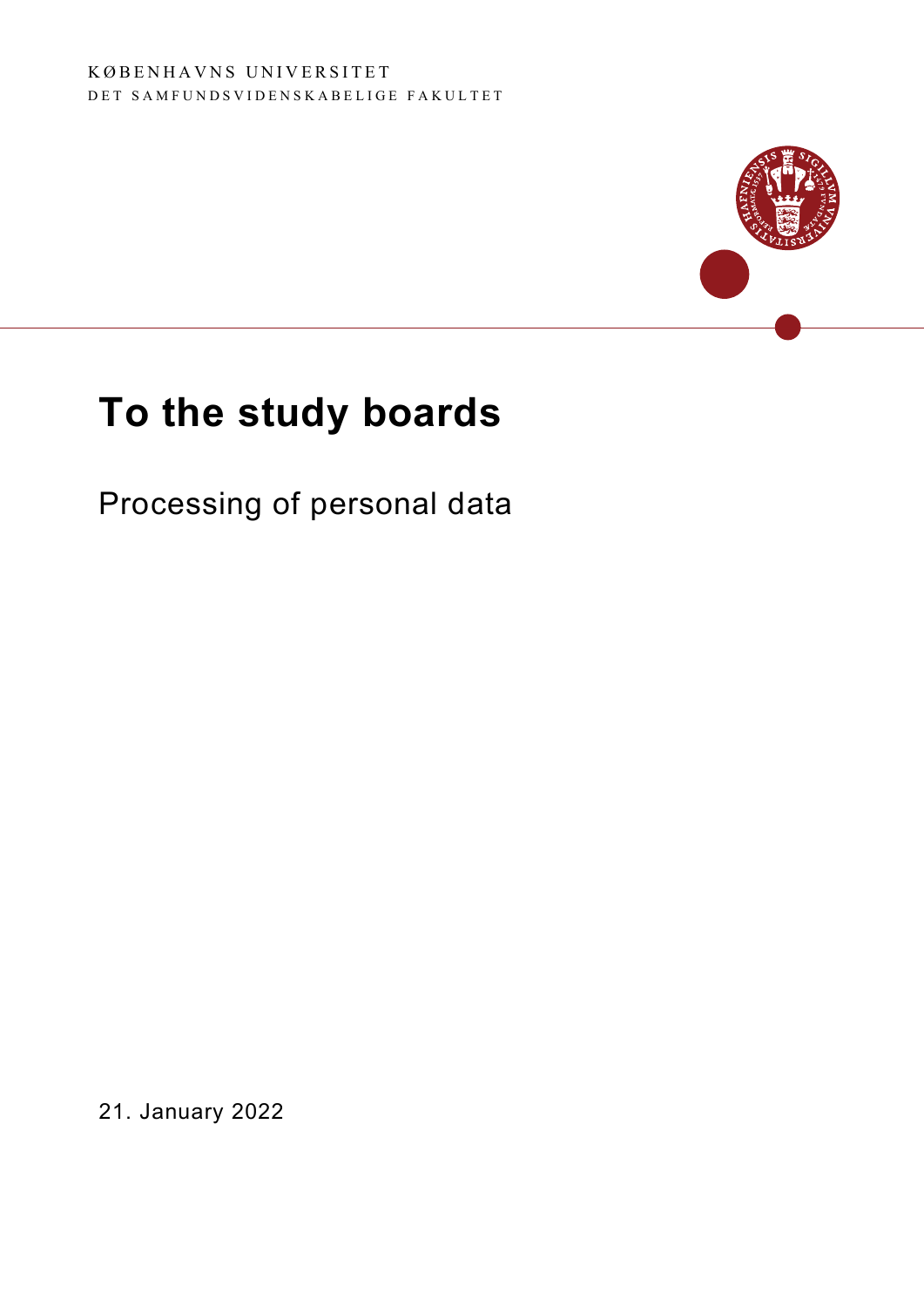## Processing of personal data

Applications for exemptions always contain personally identifiable data and often contain data of a more or less sensitive nature. Students must state the reasons for their application and attach necessary documentation. The University is obliged to process these data with the respect and security that would naturally be expected by applicants submitting data of this type.

Course evaluations often contain personally identifiable data. Course evaluations may contain data that the individual lecturer may find personal. Data about the individual lecturer must be processed with due care and confidentiality by the study board.

#### **Confidentiality**

You have a duty of confidentiality concerning all staff matters relating to individual cases dealt with by the study board or by the administration.

In practice, this means that:

- You are not allowed to discuss individual cases with parties other than study board members and the administrative staff members responsible for preparing the case.
- You are not allowed to disclose data about individual cases to parties other than study board members and the administrative staff members responsible for preparing the case.
- The above also applies to any 'hinterland' in the form of student organisations or departmental managements.

### Processing of (physical or electronic) documents containing personal data

The documents must not be posted in a UCPH group room, but must be sent to the study board members via their UCPH email.

In connection with case preparation and at study board meetings, the members may open and save documents via UCPH webmail on the local drive of their personal computers. The documents must always be permanently deleted from the computer immediately after use.

Printed case documents must be stored and transported securely and without any risk of unauthorised persons acquiring access to them.

If printed documents are stored in an office/room to which unauthorised persons may have access, they must be stored in a locked cabinet or the like.

If printed documents are transported to and from meetings, the documents must not be left unattended at any time.

#### Communication in connection with administrative procedures

Study board communication about cases involving personally identifiable data can go through the following channels:

- UCPH email (must not be forwarded to private email addresses)
- Personal conversations (meetings or telephone)

The following must not be used for processing of cases involving personally identifiable data:

- Private email accounts
- Facebook Messenger or similar message services
- UCPH group rooms
- Dropbox
- Absalon
- Text messages

When processing personally identifiable data, you must not import emails to mobile devices, such as your mobile phone, tablet or to your personal computer via an email client (i.e. if you have set up your UCPH email on these devices, you are not allowed to open emails containing personally identifiable data on such a device). Instead, you must use webmail with encrypted data.

Please remember to lock, for example, your computer, mobile phone or tablet with a screen lock to prevent external parties from gaining access to confidential material.